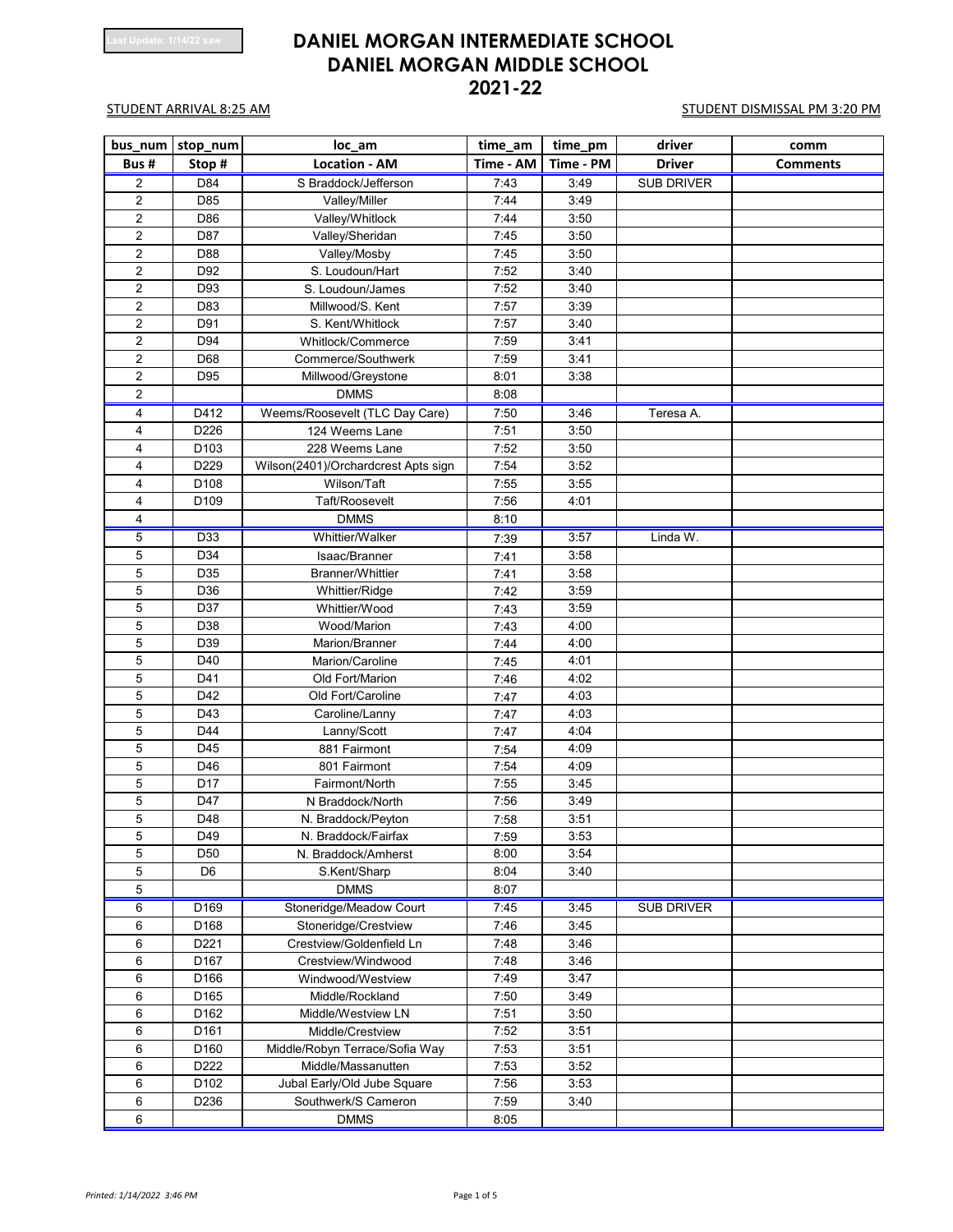| bus num | stop_num         | loc_am                        | time_am   | time_pm   | driver            | comm              |
|---------|------------------|-------------------------------|-----------|-----------|-------------------|-------------------|
| Bus#    | Stop#            | <b>Location - AM</b>          | Time - AM | Time - PM | <b>Driver</b>     | <b>Comments</b>   |
| 8       | D <sub>28</sub>  | N. Loudoun/North              | 7:44      | 3:54      | Joanna K.         |                   |
| 8       | D215             | N. Loudoun/Wyck               | 7:46      | 3:53      |                   |                   |
| 8       | D <sub>27</sub>  | N. Loudoun/Gibbens            | 7:47      | 3:53      |                   |                   |
| 8       | D <sub>26</sub>  | N. Loudoun/Commercial         | 7:48      | 3:52      |                   |                   |
| 8       | D <sub>25</sub>  | N. Loudoun/Richards           | 7:49      | 3:50      |                   |                   |
| 8       | D <sub>20</sub>  | Pennsylvania Ave./Richards    | 7:50      | 3:51      |                   |                   |
| 8       | D <sub>19</sub>  | Pennsylvania Ave./Morningside | 7:50      | 3:52      |                   |                   |
| 8       | D <sub>18</sub>  | Pennsylvania Ave./Oates       | 7:51      | 3:52      |                   |                   |
| 8       | D30              | Green/Sherlock                | 7:54      | 3:47      |                   |                   |
| 8       | D <sub>10</sub>  | Beau/Watson                   | 7:55      | 3:46      |                   |                   |
| 8       |                  | <b>DMMS</b>                   | 8:05      |           |                   |                   |
| 13      | D71              | <b>Bellview/Henry</b>         | 7:42      | 3:50      | Walter S          |                   |
| 13      | D72              | <b>Bellview/Roberts</b>       | 7:42      | 3:50      |                   |                   |
| 13      | D104             | <b>Tevis/Wilson Blvd</b>      | 7:50      | 3:50      |                   | Previously Bus 27 |
| 13      | D <sub>105</sub> | Wilson/Peppertree Lane        | 7:51      | 3:52      |                   | Previously Bus 27 |
| 13      | D106             | Wilson/Orchardcrest Apts      | 7:52      | 3:53      |                   | Previously Bus 27 |
| 13      | D <sub>107</sub> | Wilson/Woodberry Lane         | 8:00      | 4:00      |                   | Previously Bus 27 |
| 13      |                  | <b>DMMS</b>                   | 8:10      |           |                   |                   |
| 30      | D110             | S Cameron/Clifford            | 7:40      | 3:45      | Sarah P.          |                   |
| 30      | D111             | S Cameron/Monmouth            | 7:41      | 3:46      |                   |                   |
| 30      | D112             | S Cameron/Pall Mall           | 7:42      | 3:47      |                   |                   |
| 30      | D113             | S. Loudoun/Germain            | 7:42      | 3:49      |                   |                   |
| 30      | D114             | S. Loudoun/Cecil              | 7:45      | 3:50      |                   |                   |
| 30      | D115             | S Braddock/Clifford           | 7:46      | 3:52      |                   |                   |
| 30      | D116             | S Braddock/Leicester          | 7:46      | 3:53      |                   |                   |
| 30      | D117             | S Braddock/Monmouth           | 7:47      | 3:54      |                   |                   |
| 30      | D118             | S Braddock/Pall Mall          | 7:48      | 3:55      |                   |                   |
| 30      | D119             | S. Kent/Leicester             | 7:52      | 3:57      |                   |                   |
| 30      | D120             | S. Kent/Clifford              | 7:54      | 3:58      |                   |                   |
| 30      |                  | <b>DMMS</b>                   | 8:00      |           |                   |                   |
| 31      | D214             | N Kent/Elk                    | 7:57      | 3:41      | <b>SUB DRIVER</b> |                   |
| 31      | D <sub>12</sub>  | East Ln/Jolley                | 7:54      | 3:35      |                   |                   |
| 31      | D7               | N. Kent/Baker                 | 7:57      | 3:41      |                   |                   |
| 31      | D <sub>8</sub>   | N. Kent/Kern                  | 7:58      | 3:42      |                   |                   |
| 31      | D <sub>9</sub>   | N. Kent/Liberty               | 8:00      | 3:43      |                   |                   |
| 31      |                  | <b>DMMS</b>                   | 8:05      |           |                   |                   |
| 32      | D402             | Children of America           | 7:30      | 3:51      | Kym M.            | Previously Bus 25 |
| 32      | D <sub>151</sub> | Cedarcreek Gr/Hillman         | 7:32      | 3:44      |                   | Previously Bus 25 |
| 32      | D <sub>152</sub> | Harvest/Appleseed Ct.         | 7:35      | 3:45      |                   | Previously Bus 25 |
| 32      | D <sub>153</sub> | Orchard Hill/Harvest          | 7:35      | 3:46      |                   | Previously Bus 25 |
| 32      | D154             | Orchard Hill/Stoneleigh       | 7:36      | 3:46      |                   | Previously Bus 25 |
| 32      | D <sub>155</sub> | Stoneleigh/Cidermill          | 7:36      | 3:47      |                   | Previously Bus 25 |
| 32      | D156             | Harvest/Beehive Way           | 7:39      | 3:48      |                   | Previously Bus 25 |
| 32      | D <sub>157</sub> | Melvor/Sterling               | 7:39      | 3:49      |                   | Previously Bus 25 |
| 32      | D158             | Sterling/Harvest              | 7:40      | 3:50      |                   | Previously Bus 25 |
| 32      | D76              | Bellview/Brandon              | 7:44      | 3:54      |                   | Previously Bus 13 |
| 32      | D77              | <b>Bellview/Handley Ave</b>   | 7:44      | 3:54      |                   | Previously Bus 13 |
| 32      | D78              | Handley/Mosby                 | 7:46      | 3:55      |                   | Previously Bus 13 |
| 32      | D79              | Handley Ave/Sheridan          | 7:47      | 3:55      |                   | Previously Bus 13 |
| 32      | D80              | Handley/Whitlock              | 7:47      | 3:56      |                   | Previously Bus 13 |
| 32      | D81              | Handley Ave/Miller            | 7:47      | 3:56      |                   | Previously Bus 13 |
| 32      | D82              | Jefferson/Handley Ave         | 7:48      | 3:57      |                   | Previously Bus 13 |
| 32      |                  | <b>DMMS</b>                   | 8:00      |           |                   |                   |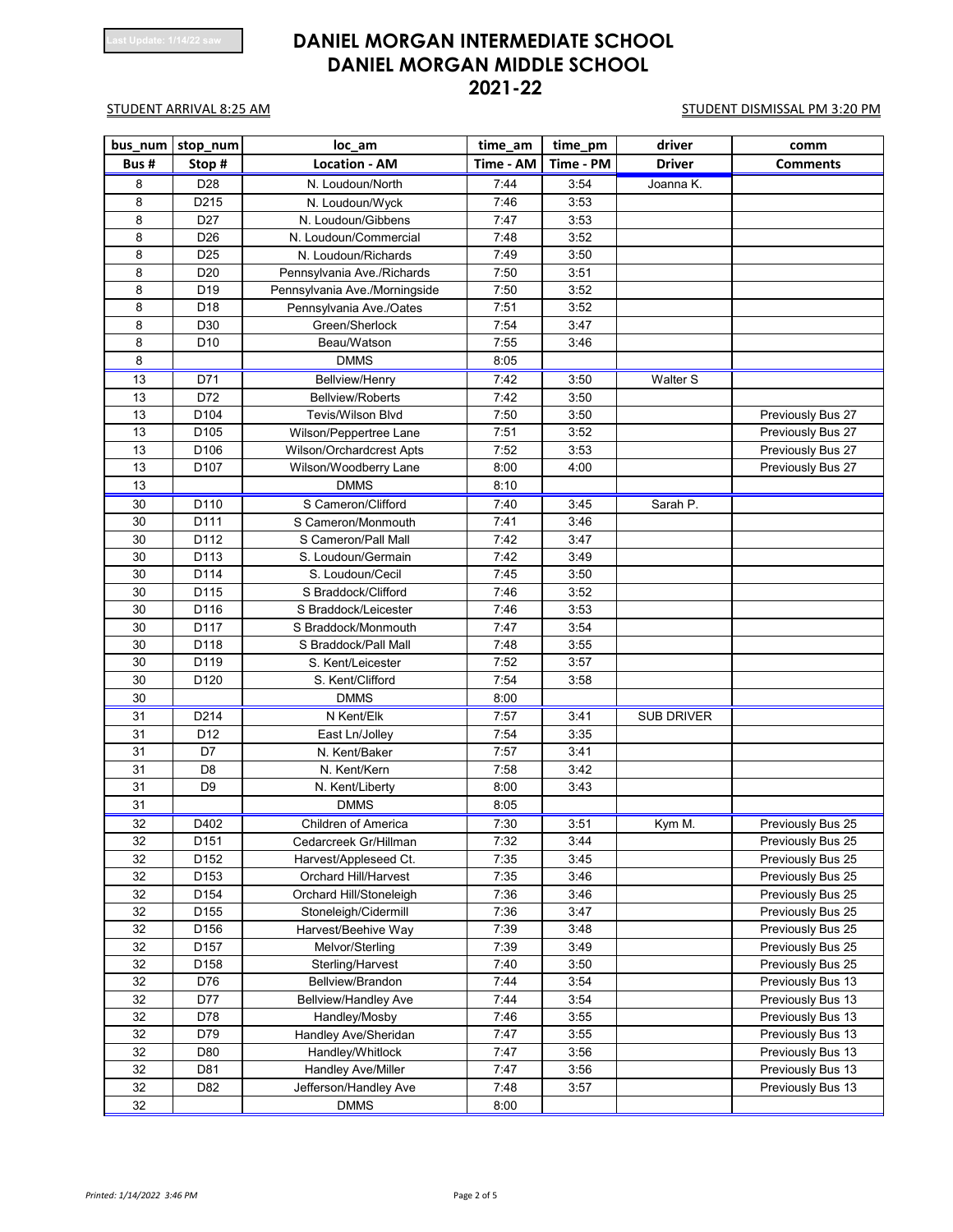| bus_num         | stop_num          | loc_am                       | time_am   | time_pm   | driver                                    | comm                                   |
|-----------------|-------------------|------------------------------|-----------|-----------|-------------------------------------------|----------------------------------------|
| Bus#            | Stop#             | <b>Location - AM</b>         | Time - AM | Time - PM | <b>Driver</b>                             | <b>Comments</b>                        |
| 34              | D127              | <b>Bellview/Moffett</b>      | 7:40      | 3:46      | <b>SUB DRIVER</b>                         |                                        |
| 34              | D128              | Moffett/Seldon               | 7:41      | 3:46      |                                           |                                        |
| 34              | D129              | Seldon/Dalton PI             | 7:42      | 3:47      |                                           |                                        |
| 34              | D130              | Treys/Seldon                 | 7:43      | 3:48      |                                           |                                        |
| 34              | D131              | Nester/Handley Ave           | 7:43      | 3:48      |                                           |                                        |
| 34              | D132              | Handley Ave/Meadowbranch     | 7:44      | 3:49      |                                           |                                        |
| 34              | D133              | Meadowbranch/Johnston Ct     | 7:44      | 3:49      | <b>Johnston Ct students only-No X'ing</b> |                                        |
| $\overline{34}$ | D134              | 1518 Meadowbranch            | 7:45      | 3:49      |                                           |                                        |
| 34              | D135              | Meadowbranch/Ramseur         | 7:46      | 3:50      |                                           |                                        |
| 34              | D136              | Meadowbranch/Buckner         | 7:46      | 3:51      |                                           |                                        |
| 34              | D231              | 1014 Heth                    | 7:47      | 3:51      |                                           |                                        |
| 34              | D230              | Heth/Buckner                 | 7:47      | 3:52      |                                           |                                        |
| 34              | D126              | 804 Armistead                | 7:49      | 3:53      |                                           |                                        |
| 34              | D125              | (901) Armistead/Breckinridge | 7:49      | 3:54      |                                           |                                        |
| 34              | D228              | Armistead/Brookdale Ct       | 7:50      | 3:54      |                                           |                                        |
| 34              | D124              | Armistead/Stonemill Ct       | 7:50      | 3:55      |                                           |                                        |
| 34              | D123              | Armistead/(1061)Breckinridge | 7:51      | 3:55      |                                           |                                        |
| 34              | D122              | Merrimans/Wayland Dr         | 7:53      | 3:56      |                                           |                                        |
| 34              | D212              | 616 Merriman's Ln            | 7:53      | 3:56      |                                           |                                        |
| 34              | D227              | 522 Merriman's Ln            | 7:55      | 3:56      |                                           |                                        |
| 34              | D121              | 450 Merriman's Ln            | 7:56      | 3:56      |                                           |                                        |
| 34              | D234              | 424 Ridgewood Ln             | 8:00      | 4:00      |                                           | <b>Notify Transportation if needed</b> |
| 34              |                   | <b>DMMS</b>                  | 8:10      |           |                                           |                                        |
| 35              | D414              | <b>WMC Day Care</b>          | 7:30      | 3:59      | Jim H.                                    |                                        |
| 35              | D <sub>51</sub>   | Washington/Amherst           | 7:35      | 3:43      |                                           |                                        |
| 35              | D <sub>52</sub>   | Amherst/Morgan               | 7:37      | 3:44      |                                           |                                        |
| 35              | D31               | Amherst/Selma Dr             | 7:38      | 3:45      |                                           |                                        |
| 35              | D32               | Amherst/Hawthorne            | 7:38      | 3:46      |                                           |                                        |
| 35              | D <sub>53</sub>   | Wood/Amherst                 | 7:39      | 3:46      |                                           |                                        |
| 35              | D <sub>55</sub>   | Whittier/Allison             | 7:42      | 3:47      |                                           |                                        |
| 35              | D62               | Omps/Fox                     | 7:43      | 3:53      |                                           |                                        |
| 35              | D64               | 174 Omps                     | 7:43      | 3:54      |                                           |                                        |
| 35              | D <sub>2</sub> 11 | 135 Linden Drive             | 7:44      | 3:55      |                                           |                                        |
| 35              | D63               | 169 Linden                   | 7:44      | 3:55      |                                           |                                        |
| 35              | D65               | Linden Drive(286)/Whittier   | 7:44      | 3:57      |                                           |                                        |
| 35              | D61               | <b>Whittier/Fox</b>          | 7:47      | 3:53      |                                           |                                        |
| 35              | D60               | Fox/Scott                    | 7:48      | 3:52      |                                           |                                        |
| 35              | D <sub>59</sub>   | Fox/Caroline                 | 7:49      | 3:52      |                                           |                                        |
| 35              | D <sub>58</sub>   | Fox/Pondview                 | 7:50      | 3:51      |                                           |                                        |
| 35              | D <sub>56</sub>   | Fox/Ft Braddock              | 7:50      | 3:49      |                                           |                                        |
| 35              | D66               | <b>Woodstock Apts</b>        | 7:57      | 3:42      |                                           |                                        |
| 35              | D67               | Woodstock/West               | 7:58      | 3:40      |                                           |                                        |
| 35              |                   | <b>DMMS</b>                  | 8:02      |           |                                           |                                        |
| 36              | D137              | Jefferson St./ Tennyson      | 7:52      | 3:50      | Andrew D.                                 |                                        |
| 36              | D138              | Tennyson/Harper              | 7:52      | 3:49      |                                           |                                        |
| 36              | D139              | 609 Tennyson                 | 7:53      | 3:48      |                                           |                                        |
| 36              | D140              | Courtfield/Cecil             | 7:54      | 3:47      |                                           |                                        |
| 36              | D141              | Clifford/Academy             | 7:55      | 3:46      |                                           |                                        |
| 36              | D142              | Clifford/Stewart             | 7:56      | 3:45      |                                           |                                        |
| 36              | D143              | Stewart/Stonewall            | 7:57      | 3:44      |                                           |                                        |
| 36              | D144              | Stewart/Monmouth             | 8:00      | 3:43      |                                           |                                        |
| 36              | D145              | S Washington/Cecil           | 8:02      | 3:42      |                                           |                                        |
| 36              | D146              | Cork/Indian Alley            | 8:04      | 3:42      |                                           |                                        |
| 36              | D407              | Cork/Market St Learning Ctr  | 8:04      | 3:40      |                                           |                                        |
| 36              | D100              | Cork/Opequon                 | 8:07      | 3:37      |                                           |                                        |
| 36              |                   | <b>DMMS</b>                  | 8:08      |           |                                           |                                        |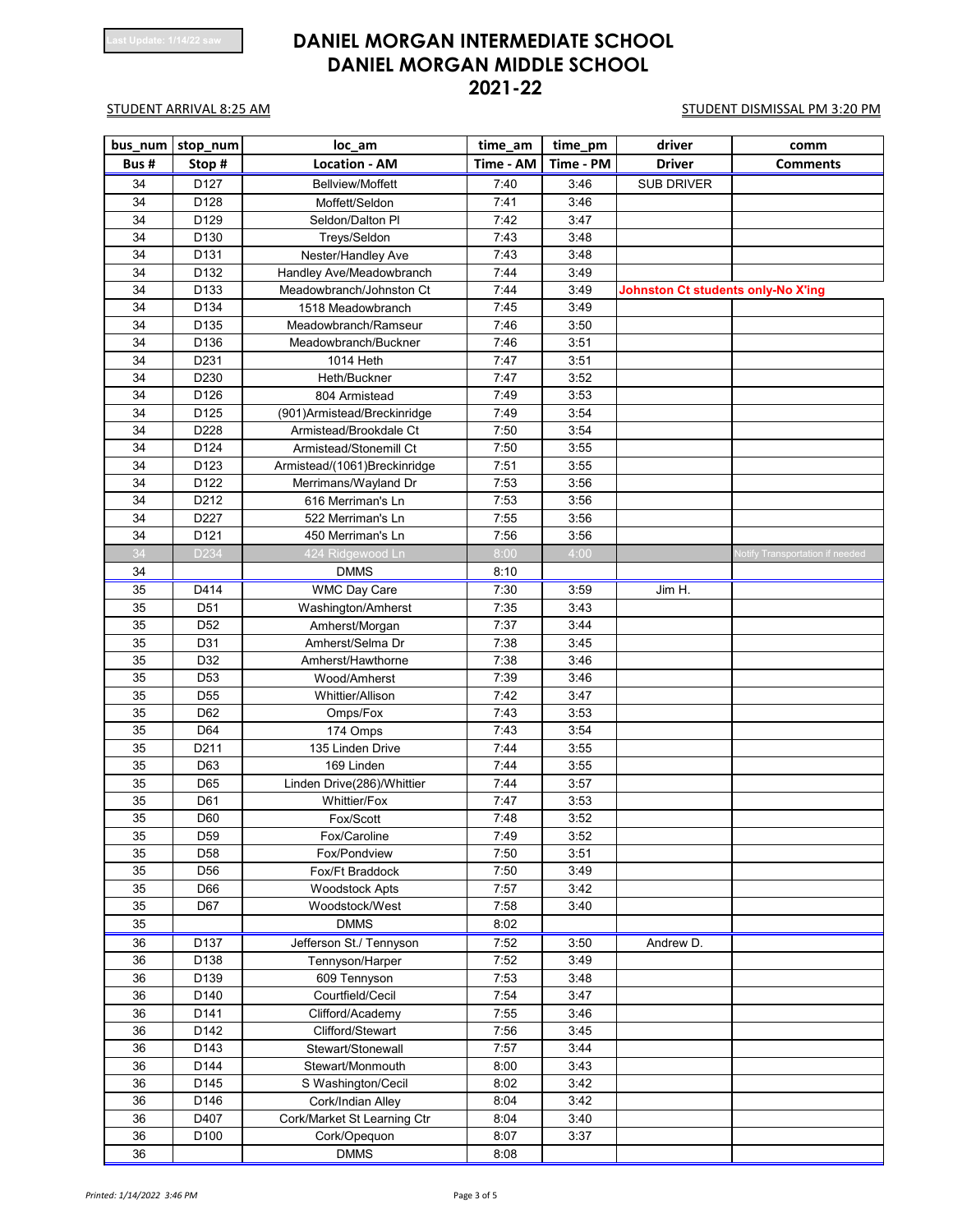| bus_num | stop_num         | loc_am                                | time_am   | time_pm   | driver            | comm            |
|---------|------------------|---------------------------------------|-----------|-----------|-------------------|-----------------|
| Bus#    | Stop#            | <b>Location - AM</b>                  | Time - AM | Time - PM | <b>Driver</b>     | <b>Comments</b> |
| 37      | D217             | 714 Fort Collier                      | 7:48      | 3:52      | Brent H.          |                 |
| 37      | D <sub>4</sub>   | Ross/Conway                           | 7:46      | 3:48      |                   |                 |
| 37      | D <sub>5</sub>   | Atwell/Conway                         | 7:47      | 3:50      |                   |                 |
| 37      | D <sub>3</sub>   | Green/Dunlap                          | 7:52      | 3:42      |                   |                 |
| 37      | D <sub>2</sub>   | Green/Van Fossen                      | 7:53      | 3:41      |                   |                 |
| 37      | D <sub>16</sub>  | VA Ave/Battle                         | 7:55      | 3:38      |                   |                 |
| 37      |                  | <b>DMMS</b>                           | 8:00      |           |                   |                 |
| 38      | D192             | PL Valley/Cedarmeade Trailer Crt      | 7:45      | 3:47      | <b>SUB DRIVER</b> |                 |
| 38      | D182             | Valley/Monticello                     | 7:50      | 3:57      |                   |                 |
| 38      | D183             | Valley/Armourdale                     | 7:51      | 3:58      |                   |                 |
| 38      | D184             | Valley/Treetops Ln                    | 7:53      | 3:59      |                   |                 |
| 38      | D210             | Valley/Royal Inn                      | 7:53      | 3:59      |                   |                 |
| 38      | D185             | York/Sorrell Ct                       | 7:53      | 3:53      |                   |                 |
| 38      | D186             | York/Packer                           | 7:54      | 3:50      |                   |                 |
| 38      | D187             | York/Spencer Ct                       | 7:55      | 3:51      |                   |                 |
| 38      | D188             | York/Yorktowne Village                | 7:56      | 3:52      |                   |                 |
| 38      |                  | <b>DMMS</b>                           | 8:05      |           |                   |                 |
| 40      | D <sub>15</sub>  | Beau/Fairview                         | 7:57      | 3:46      | <b>SUB DRIVER</b> |                 |
| 40      | D <sub>57</sub>  | Smithfield/Avon Ct                    | 7:59      | 3:48      |                   |                 |
| 40      | D213             | Van Fossen/Kern                       | 8:00      | 3:41      |                   |                 |
| 40      | D <sub>1</sub>   | Van Fossen/VA Ave                     | 8:01      | 3:40      |                   |                 |
| 40      |                  | <b>DMMS</b>                           | 8:07      |           |                   |                 |
| 41      | D193             | Papermill/Pleasant Valley Ext.        | 7:46      | 3:48      | <b>SUB DRIVER</b> |                 |
| 41      | D194             | Papermill/Grace                       | 7:46      | 3:49      |                   |                 |
| 41      | D195             | Papermill/Baldwin                     | 7:46      | 3:50      |                   |                 |
| 41      | D196             | Papermill/Second                      | 7:47      | 3:51      |                   |                 |
| 41      | D197             | Papermill/Broadview                   | 7:48      | 3:52      |                   |                 |
| 41      | D198             | Papermill/Imperial                    | 7:49      | 3:53      |                   |                 |
| 41      | D199             | Papermill/First                       | 7:49      | 3:54      |                   |                 |
| 41      | D200             | Papermill/Royal                       | 7:50      | 3:55      |                   |                 |
| 41      | D201             | Papermill/Summit                      | 7:50      | 3:56      |                   |                 |
| 41      | D219             | Shawnee/Papermill                     | 7:50      | 3:56      |                   |                 |
| 41      | D <sub>202</sub> | 2942 Shawnee Dr                       | 7:50      | 3:56      |                   |                 |
| 41      | D203             | Shawnee/Allston Circle                | 7:51      | 3:56      |                   |                 |
| 41      | D204             | Shawnee/Mews                          | 7:52      | 3:57      |                   |                 |
| 41      | D205             | Shawnee/Judy                          | 7:52      | 3:58      |                   |                 |
| 41      | D206             | 3044 Shawnee Dr                       | 7:53      | 3:59      |                   |                 |
| 41      | D207             | 3103 Shawnee Dr                       | 7:53      | 4:00      |                   |                 |
| 41      | D208             | Valley/Brookfield                     | 7:54      | 4:03      |                   |                 |
| 41      | D209             | Valley/Kernstown Apts.                | 7:55      | 4:03      |                   |                 |
| 41      | D516             | Valley/Wentworth                      | 7:55      | 4:03      |                   |                 |
| 41      |                  | <b>DMMS</b>                           | 8:05      |           |                   |                 |
| 42      | D149             | Valley/Hillman                        | 7:42      | 3:49      | George T.         |                 |
| 42      | D225             | 2417 Valley                           | 7:43      | 3:50      |                   |                 |
| 42      | D172             | Massanutten Terrace/Hockman           | 7:44      | 3:51      |                   |                 |
| 42      | D173             | Hockman/Tevis                         | 7:45      | 3:52      |                   |                 |
| 42      | D174             | Valley Ave/Relax Inn & Best Value Inn | 7:46      | 3:53      |                   |                 |
| 42      | D175             | 2945 Valley                           | 7:47      | 3:54      |                   |                 |
| 42      | D176             | Saratoga/Battle Park                  | 7:48      | 3:55      |                   |                 |
| 42      | D177             | Saratoga/Kernstown Ct                 | 7:49      | 3:55      |                   |                 |
| 42      | D178             | Saratoga/Pritchard's Hill             | 7:50      | 3:56      |                   |                 |
| 42      | D179             | Saratoga/Dulles Circle                | 7:51      | 3:56      |                   |                 |
| 42      | D180             | Saratoga/Lake                         | 7:53      | 3:57      |                   |                 |
| 42      | D181             | Kennedy/Lake                          | 7:54      | 3:57      |                   |                 |
| 42      | D218             | Lake/Loyalty                          | 7:54      | 3:57      |                   |                 |
| 42      |                  | <b>DMMS</b>                           | 8:08      |           |                   |                 |